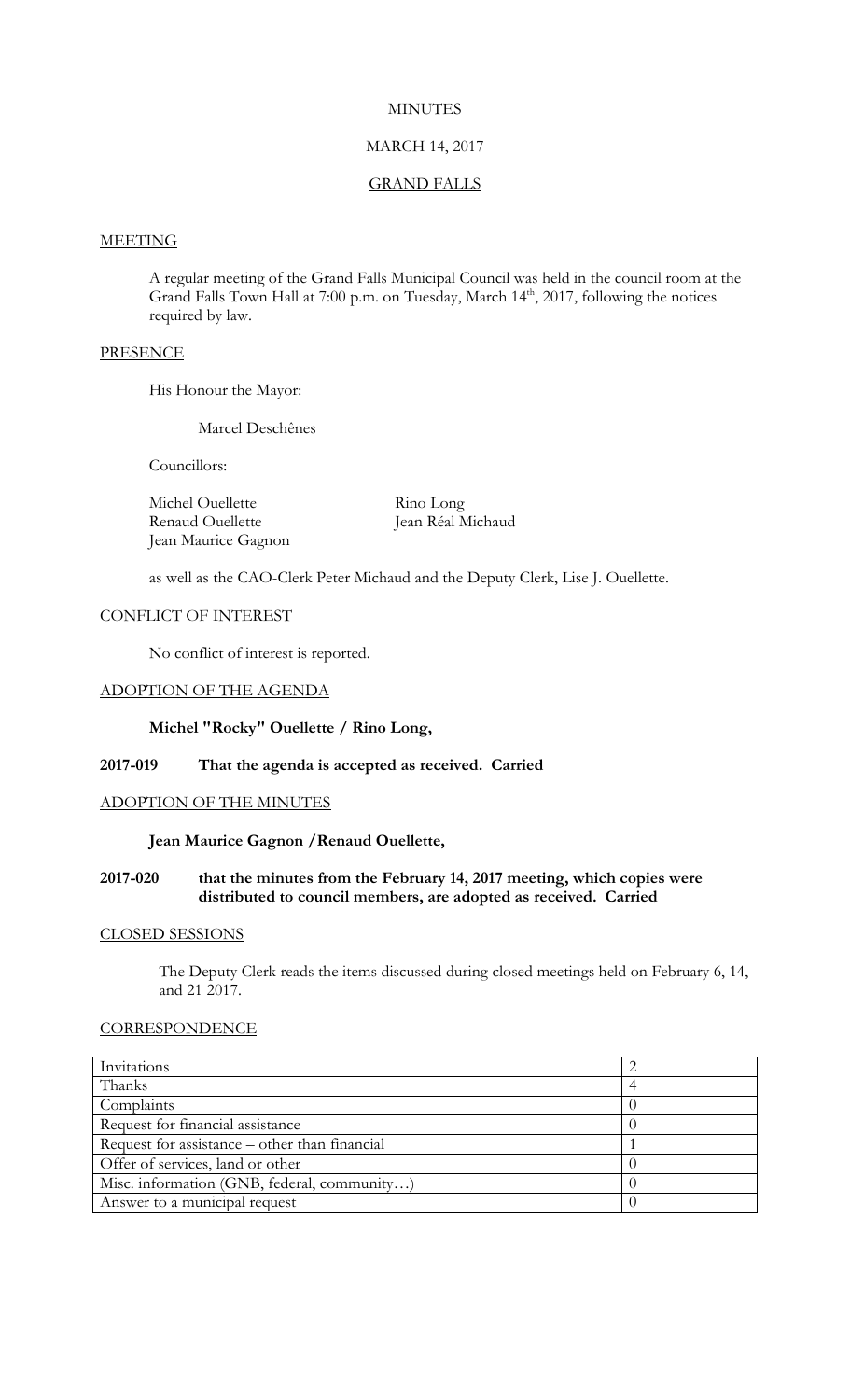2017 02 24: Diététistes en action du Nord-Ouest – request to proclaim the month of March 2017 as Nutrition Month as well as Wednesday, March 15 2017 as Dietitian's Day. Mayor Deschênes proclaims both as requested.

## **Jean Maurice Gagnon / Michel "Rocky" Ouellette,**

## **2017-021 that the correspondence report is accepted as read. Carried**

## DRINKING WATER

The potable water analyses for February 2017 were received showing « potable water » results.

## **Renaud Ouellette / Michel Ouellette,**

#### **2017-022 that potable water tests be accepted and filed. Carried**

#### MOTIONS AND COMMITTEE REPORTS

#### PUBLIC WORKS

A meeting was held between the consultants and contractors concerning the request for tender for the Broadway renovation project. The closing date for tenders is March 21<sup>st</sup>.

The new SCADA system is online and will be a major asset for the department.

Following the ice storm in the Acadian Peninsula, Councillor R. Ouellette explains that well no. 1 is equipped with a propane motor in case of a power outage and a generator is ready for the St-Georges water reservoir. The CAO mentions that our emergency plan is ready on paper. A request for a table exercise has been made to the Department of Public Safety in order to prepare employees.

## ENVIRONMENT

Councillor R. Ouellette is part of a regional committee studying climate change vulnerabilities in the Northwest.

Invitations will be sent out in the near future for the  $2<sup>nd</sup>$  spring cleaning event.

Tender calls for a retention pond on E. H. Daigle Boulevard as well as a UV treatment system for the lagoon will be ready soon.

## PLANNING

The PAC recommended going ahead with three rezoning requests. The committee also recommended that the Town improve the intersection of Morrissey Street and Portage Road.

Three permits were given in February for a value of \$92,000.

#### FIRE

Alarms received in February, including two mutual aid calls, are mentioned. Residents are asked to encourage the Fire Department's 50/50 lottery. The Department continues planning for a new fire station.

#### FARMERS' MARKET

The Committee is preparing for next season.

#### JEUX DE L'ACADIE

Planning is ongoing for track and field and mountain bike tracks.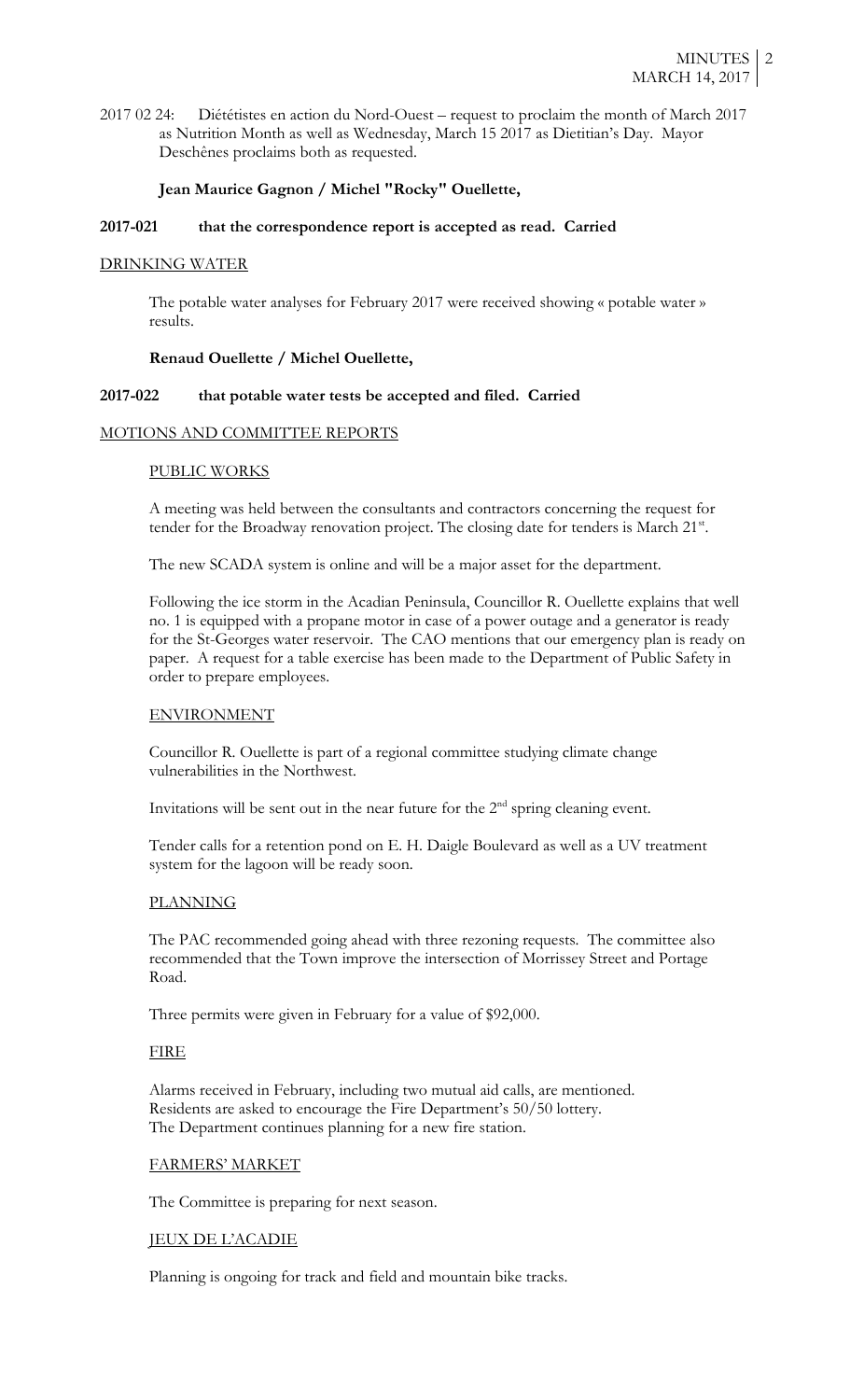## RECREATION, TOURISM AND CULTURE

Marco Ouellette, RTC's Director, is asked to present the monthly report.

Finals for figure skating will be at the end of March and miscellaneous hockey championships are planned during the month.

The tourism section is preparing for next season and employees will attend the *Salon du VR* in Quebec.

Many special events will be taking place at the CEPSC in the coming months such as the RCMP Regimental ball, the Commercial Expo and Relay for life.

#### HUMAN RESOURCES

Contract negotiations for local 886 will resume at the end of May.

#### POLICE

The Chief and Deputy Chief had a successful meeting with the Drummond Town Council. There will be officers patrolling on foot along Broadway next summer. Drivers are asked to pay attention to the new stop sign at the intersection of Main Street and

E. H. Daigle Boulevard.

The Department warns that telephone and computer fraud is currently ongoing.

Storage for seized vehicles

#### **Jean Réal Michaud / Rino Long,**

## **2017-023 That the agreement with D. R. Autoworks Inc. concerning storage for seized vehicles, renewable for 5 years, is adopted. Carried**

It is noted that cars will not be stored at the lagoon in the future.

Casual police officer – hiring

**Jean Réal Michaud / Rino Long,**

**2017-024 That Éric Cassista be hired as a casual officer for the Grand Falls Police Force with salary, benefits and probation period per the collective agreement. Carried**

**Jean Réal Michaud / Rino Long,**

## **2017-025 That Denis Bourgoin be hired as a casual officer for the Grand Falls Police Force with salary, benefits and probation period per the collective agreement. Carried**

#### **FINANCES**

Mayor Deschênes informs everyone that the 2016 audit will be presented to Council at the April meeting.

**Debenture** 

## **Rino Long / Jean Réal Michaud,**

**2017-026 It is resolved that the Clerk, Treasurer or Mayor be authorized to issue and sell to the New Brunswick Municipal Finance Corporation a Municipality of Grand Falls debenture in the principal amount of \$98,000 on such terms and conditions as are recommended by the New Brunswick Municipal Finance Corporation, and be it resolved that the Municipality of Grand Falls agrees to**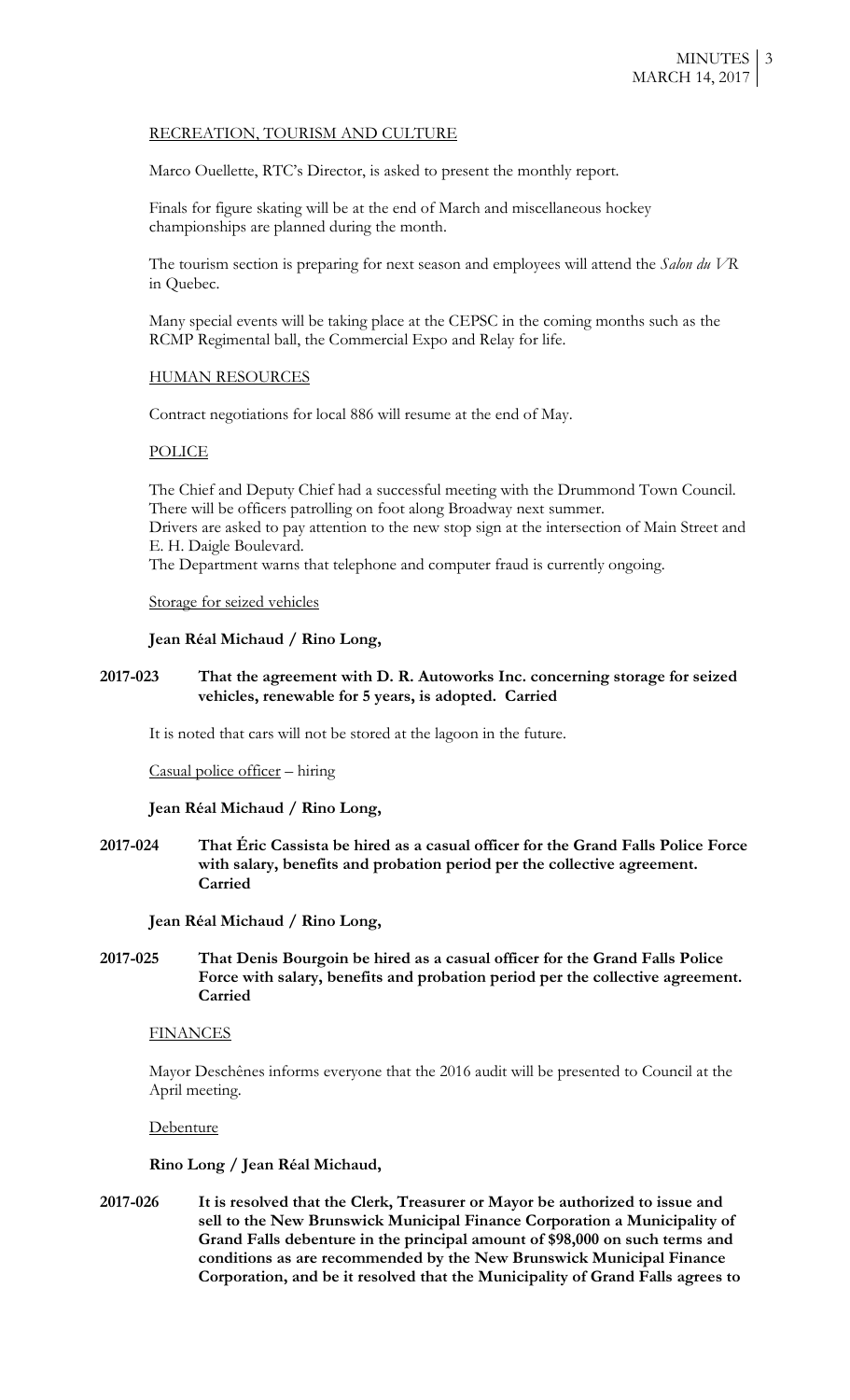## **issue post-dated cheques payable to the New Brunswick Municipal Finance Corporation as and when they are requested in payment of principal and interest charges on the above debenture. Carried**

#### UNFINISHED BUSINESS

## Procedures By-law – modifications

The Deputy Clerk reads the third reading by title. The full reading is dispensed with given that notices were published pursuant to section 12 (1) of the Municipalities Act.

## **Renaud Ouellette / Jean Maurice Gagnon,**

## **2017-027 That the Grand Falls Town Council adopts the third reading of By-law no. 2 entitled Procedural By-law of the Grand Falls Town Council. Carried**

#### COUNCIL INTERVENTION

#### Women's Day

Mayor Deschênes mentions that the Town's female employees went out for lunch to celebrate Women's Day. He notes the positions held by women working for the Town of Grand Falls and thanks them for their contribution.

## Collective agreement – Police force

Mayor Deschênes discusses ongoing negotiations with the police department. He notes that discussions during the December 2016 meeting were printed in the newspaper in February 2017. This caused problems with the negotiations. He requests that Brunswick News be asked to print monthly meeting reports in a timely manner.

### 2017 projects

Summer 2017 will be busy in Grand Falls. Many projects are underway. More details will be available in April.

#### PUBLIC INTERVENTION

#### Martin Bérubé

Mr. Bérubé requests another "Do not enter" sign at the exit of the TCH on Ouellette Street. Council informs him that this is a provincially designated highway and is therefore the responsibility of the Province. However, the Town will inform the Province of his request.

Mr. Bérubé asks for more street lights at the intersection of Main and Ouellette Streets.

He questions that the Ron Turcotte Monument was not covered during the winter. The Mayor informs him that the monument will be cleaned in the spring. Council had decided to not cover it up.

### INTERVENTION OF THE MEDIA

The media questions the following subjects:

The location of the new fire station – Council has not decided yet.

The reason for the debenture approved tonight – To cover engineering costs for the Broadway renovation project.